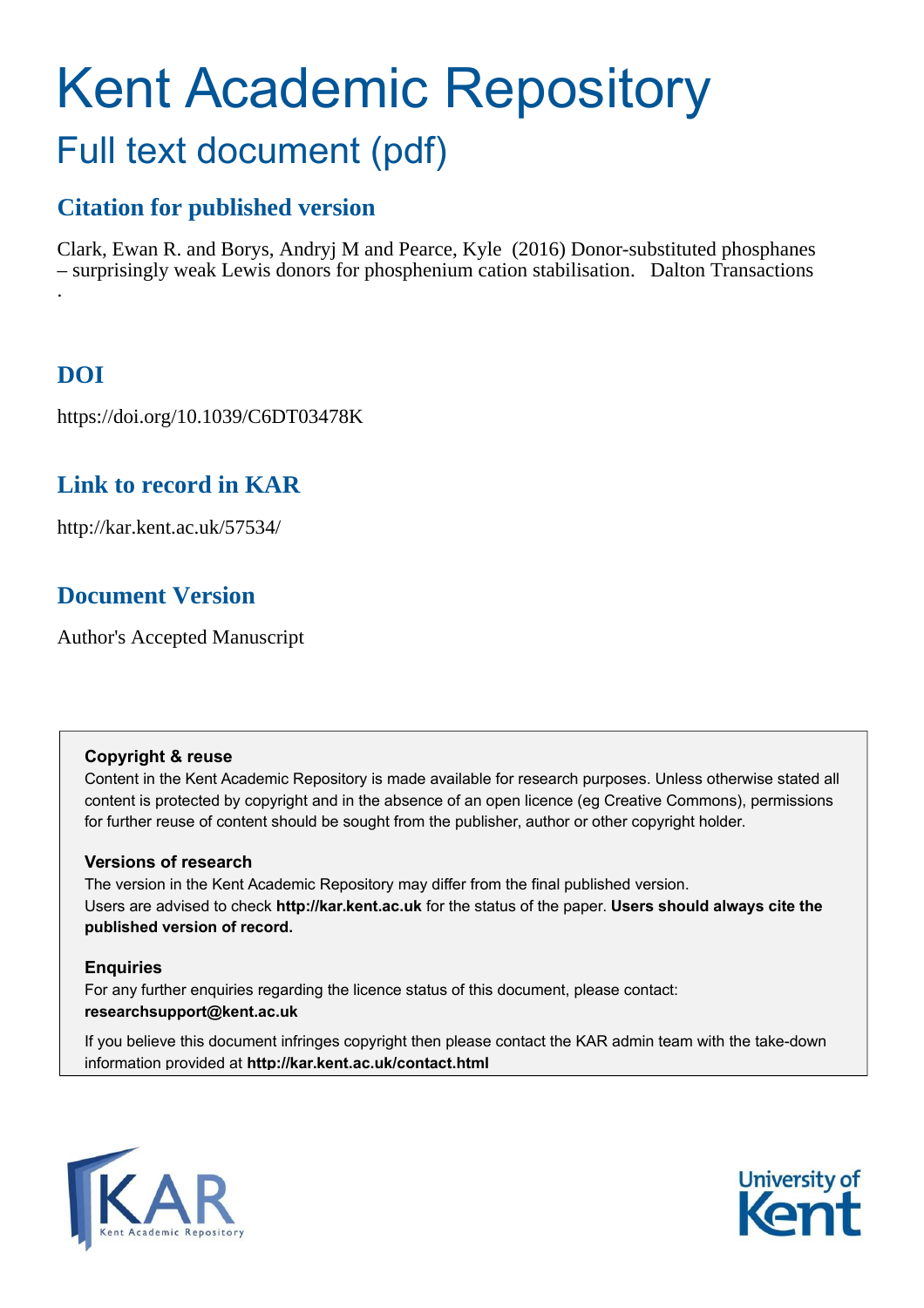### **Journal Name**

# **HEMISTRY**

# **COMMUNICATION**

## **Donor-substituted phosphanes – surprisingly weak Lewis donors for phosphenium cation stabilisation**

Received 00th January 20xx, Accepted 00th January 20xx

Ewan R. Clark<sup>\*,a</sup>, Andryj M. Borys<sup>a</sup>, and Kyle Pearce<sup>a</sup>

DOI: 10.1039/x0xx00000x

**www.rsc.org/** 

**Paradoxically, N- and O- donor substituted tri-arylphosphanes are shown to be weaker donors than PPh<sup>3</sup> when binding the soft Lewis acid moiety [PPh<sup>2</sup> ] + . This arises from internal solvation and rehybridisation at phosphorus, precluding chelation and increasing steric demand, in direct contrast to coordination modes observed for metal complexes.** 

Phosphacations in the form of highly electron poor, four coordinate P(V) cations have been shown to exhibit high Lewis acidity enabling C-F bond activation<sup>1</sup> and their use as catalysts for hydrogenation *via* frustrated Lewis pair (FLP) chemistry has been demonstrated. $2,3}$  In contrast, two coordinate, cationic  $P(III)$  (phosphenium) species are less well studied.<sup>4</sup> These highly reactive species rapidly insert into C-X bonds.<sup>5,6</sup> and in general require significant steric bulk and strongly  $\pi$ -donating substituents to render them sufficiently stable for isolation. Stability may also be imparted by quenching the Lewis acidity with a  $\sigma$  donor (Lewis basic) species,<sup>7</sup> regenerating the three coordinate phosphorus centre, which for chelating ligands may permit higher coordination modes (Figure 1). $8-10$  Phosphanes themselves are good donors for this and the stability of phosphane-phosphenium complexes is attributed to the thermodynamic favourability of the P-P bond. $^{11}$  Interestingly, whilst tetracoordinate P(III) monocations are known with internal chelating ligands, $^{12,13}$  there are very few examples for phosphorus donors or intramolecular chelates (Figure 1). Burford's attempted syntheses using symmetrical diphosphane ligands instead gave either phosphane-phosphenium complexes with three coordinate phosphacation centres and a free, unbound donor centre or symmetrical bis-phosphenium species for alkyl bridged ligands, $^{14}$  or rearrangement in the case of aryl bridged species.

t Footnotes relating to the title and/or authors should appear here.



**Figure 1**: Previously reported and proposed phosphane-phosphenium coordination modes with chelating and multidentate ligands

We hypothesised that combination of a phosphane donor moiety with rigidly linked first row main-group donors would favour the formation of the elusive binding mode **II** by preorganisation towards binding and the increased stability of hypervalent bonding involving more electronegative elements. In this report, we describe the synthesis of a family of simple donor functionalised phosphane-derived phosphanephosphenium salts; the effect of donor substitution on the

*a.School of Physical Sciences, University of Kent, Ingram Building, Canterbury, Kent, CT2 7NH, UK. E-Mail: e.r.clark@kent.ac.uk* 

Electronic Supplementary Information (ESI) available: [details of any supplementary information available should be included here]. See DOI: 10.1039/x0xx00000x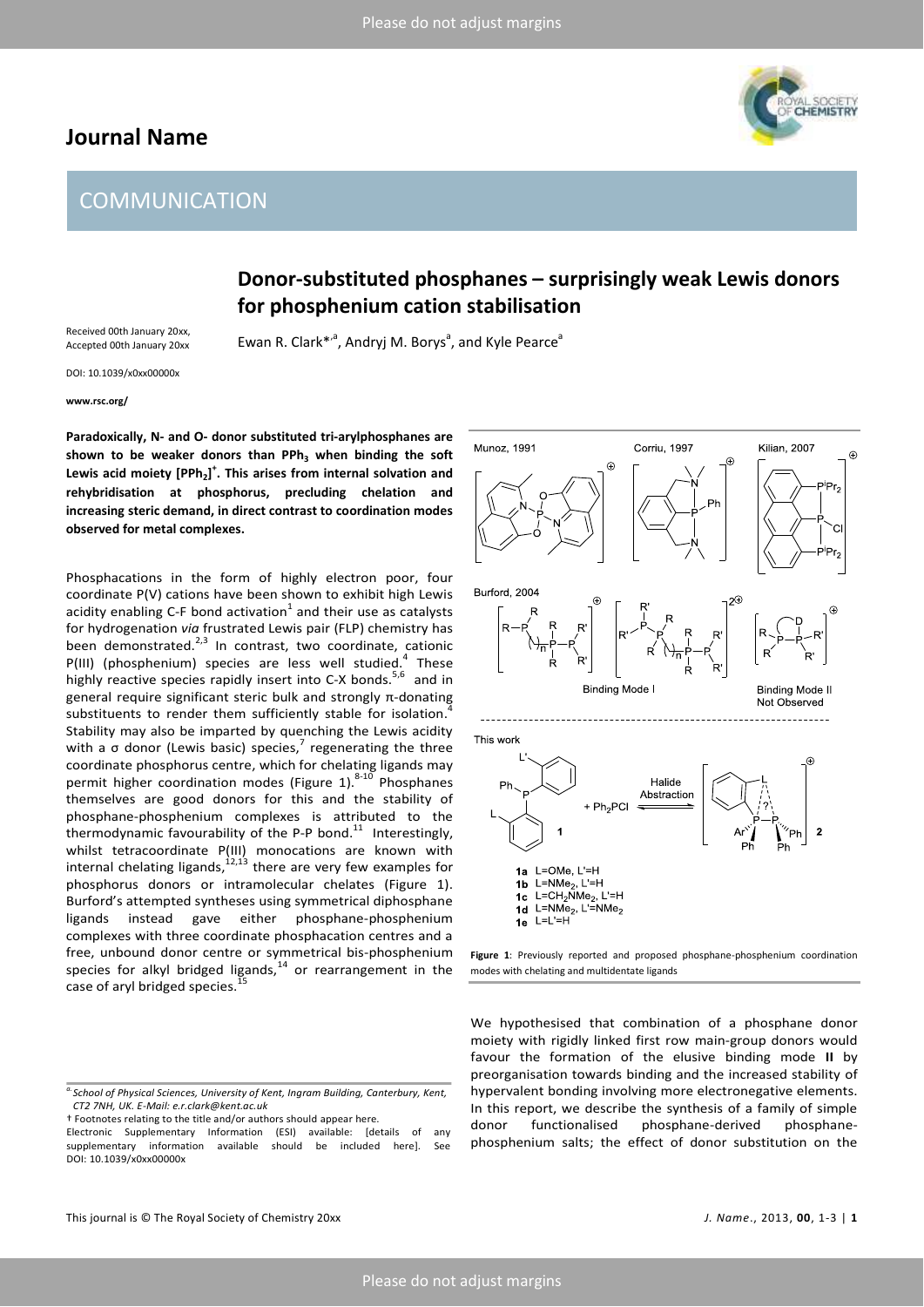overall donor strength and resultant cation stability is discussed.

#### **Results and discussion**

#### **Initial Synthesis and Structure**

No reaction is observed on combination of phosphanes **1a** to **1e** with Ph<sub>2</sub>PCI in DCM ; addition of one equivalent of NaBAr<sup>F</sup> lead in all cases to complete loss of  $31P$  NMR signals for both starting materials and signals indicative of phosphanephosphenium formation  $-$  see Table 1. In contrast to the broad, unresolved signals often seen for 2e salts,<sup>15 1</sup>J<sub>P-P</sub> coupling could be resolved in solution for 2b[BAr<sup>F</sup>], 2c[BAr<sup>F</sup>] and 2**d**[BAr<sup>F</sup>] (Table 1).

|      | <b>BAr<sup>F</sup></b> | OTf                      | GaCl,                                                                      |
|------|------------------------|--------------------------|----------------------------------------------------------------------------|
| [2a] | $16.4, -6.4$           | $17.1 - 6.4$             | $18.9 - 5.8$                                                               |
|      |                        | (355)                    | (307)                                                                      |
| [2b] | $13.7, -8.4$           | $13.8 - 8.9$             | $13.8, -8.8$                                                               |
|      | (345)                  | (344)                    | (344)                                                                      |
| [2c] | $17.0, -6.1$           | $\overline{\phantom{a}}$ | 17.0, $-6.5^a$                                                             |
|      | (335)                  |                          | (332)                                                                      |
| [2d] | $12.8. -6.3$           | $12.8. -6.8$             | $12.8. -6.6$                                                               |
|      | (335)                  | (331)                    | (335)                                                                      |
| [2e] | 13.7, -10.1            | $15.3. -10.6$            | $13, -13^{15}$                                                             |
|      |                        | $(-340)$                 | (340)                                                                      |
|      |                        |                          | $P_{\rm{D}}$ MMP Parameters for phosphane phosphonium salts in DCM $^{11}$ |

**Table 1**:  ${}^{31}P$  NMR Parameters for phosphane-phosphenium salts in DCM,  ${}^{1}J_{P\text{-}P}$  / Hz in parenthesis.<sup>a</sup> Not cleanly formed.

The reaction with Me<sub>3</sub>SiOTf or GaCl<sub>3</sub> likewise resulted in clean chloride abstraction and the quantitative formation of the desired triflate or [GaCl<sub>4</sub>]<sup>-</sup> salts except for **1c** which gave complex mixtures for both reagents. Significant variation is seen for the  $\binom{1}{P-p}$  coupling constants, especially for [2a] salts indicating varying degree of anion association. Attempted synthesis of the cheaper  $[AlCl_4]$  salts by halide abstraction with AICI<sub>3</sub> lead to complex behaviour with multiple species present in solution by  $31P$  NMR, likely due to the more coordinating nature of the anion coupled with competition from the harder nitrogen donor centres. Both the  $31P$  chemical shifts and coupling constants are comparable to those seen for **2e**, implying that binding mode **II** is not adopted. This was confirmed upon successful isolation and characterisation of single crystals of [2c]BAr<sup>F</sup>, revealing that it exhibits the unexpected mode **III** with short N(1)-P(1) contacts. (Figure 2)



**Figure 2**: Crystal structure of [2c]BAr<sup>F</sup> Drawn with ellipsoids at 50% probability;<br>hydrogens and disordered anion omitted for clarity.

Compound [2c]BAr<sup>F</sup> crystallises with a single ion pair in the asymmetric unit, with disordered  $CF_3$  units in the counteranion (Figure 2). The P(1)-P(2) bond length is unexceptional but slightly long at 2.2477(9 )Å (c.f. 2.2302(13) Å for [2e]OTf]),<sup>15</sup> and there is a close contact between the donor group and the adjacent phosphorus centre  $(dN(1)-P(1) = 3.014(3)$  Å, less than the sum of the van der Waals radii (3.35 Å)<sup>16</sup>) with the nitrogen lone-pair clearly oriented towards the phosphorus centre. The donor phosphorus may therefore be described as either a monocapped tetrahedron or a highly distorted trigonal bipyramid – the sum of equatorial angles = 334.37 ° (*c.f.* 328.4  $\degree$  for a tetrahedron) but the axial N(1)-P(1)-C(10) angle is 175.4(1) ° suggestive of trigonal bipyramid geometry. This is therefore the rather unusual situation in which a P(III) centre is acting as a Lewis acid and a Lewis base simultaneously. Similar internal coordination has been seen for internally solvated phosphanes,<sup>17-20</sup> and for P-alkylated phosphonium salts bearing rigid bearing 2-donor-1-napthyl fragments $^{17,18}$  (the more flexible N,N-dimethylbenzylamino- substituted variants instead react with alkylating agents at the harder nitrogen centre.) Despite the inequivalence of the P(1)-bound phenyl and N-methyl groups in the crystal structure, these give single resonances in the  ${}^{1}H$  NMR down to -50 °C, indicating a dynamic structure in solution. Notably, this differs significantly from the chelating P,N coordination mode observed for **1c** with transition metal Lewis acids. $21$  The remaining donorfunctionalised salts were found to decompose on exposure to  $n_{\text{hexane}}$  or Et<sub>2</sub>O (See ESI), implying that the additional donor moieties destabilise the cation with respect to the easily isolated [**2e**] and, with the coupling constant variation, that there is significant anion dependence on their stability.

#### **Computational Investigation and VT NMR Studies**

Computational methods have been used to explore and support the crystallographic observations of internal solvation. (See ESI for further details)

| $Ph_{\smallsetminus}$<br>$\dot{P}_{P(1)}$ |                  | $Ph^{\circ}$              | P(2)<br>$P(1)$ p<br>$T_{\gamma_{\gamma_{\text{ph}}}}$<br>Ph<br>Ph | $\oplus$<br>$\overline{2}$ | $P(1)$ $p$<br>Phì<br>Ph | P(2)<br>$P - CI$<br>⊱<br>Ph 3<br>Ph                          |
|-------------------------------------------|------------------|---------------------------|-------------------------------------------------------------------|----------------------------|-------------------------|--------------------------------------------------------------|
|                                           | Bond Lengths / Å | <b>Fuzzy Bond Indices</b> |                                                                   |                            |                         |                                                              |
|                                           |                  |                           |                                                                   |                            |                         | N(1)-P(1) P(1)-P(2) P(2)-Cl(1)N(1)-P(1) P(1)-P(2) P(2)-Cl(1) |
| 1 <sub>b</sub>                            | 2.92104          |                           |                                                                   | 0.1445                     |                         |                                                              |
| 1c                                        | 2.89306          |                           |                                                                   | 0.1912                     |                         |                                                              |
| 1e                                        |                  |                           |                                                                   |                            |                         |                                                              |
| $Ph2$ PCI                                 |                  |                           | 2.12225                                                           |                            |                         | 1.3485                                                       |
|                                           |                  |                           |                                                                   |                            |                         |                                                              |
| 2b                                        | 2.92143          | 2.26457                   |                                                                   | 0.1311                     | 1.0217                  |                                                              |
| 2 <sub>c</sub>                            | 2.99666          | 2.27408                   |                                                                   | 0.1440                     | 1.0167                  |                                                              |
| 2e                                        |                  | 2.25743                   |                                                                   |                            | 1.0459                  |                                                              |
|                                           |                  |                           |                                                                   |                            |                         |                                                              |
| 3b                                        | 3.07198          | 3.21079                   | 2.16476                                                           | 0.0907                     | 0.2718                  | 1.2758                                                       |
| 3 <sub>c</sub>                            | 3.01817          | 2.31104                   | 3.08682                                                           | 0.1362                     | 0.9761                  | 0.3831                                                       |
| 3e                                        |                  | 3.47776                   | 2.15110                                                           |                            | 0.1847                  | 1.3031                                                       |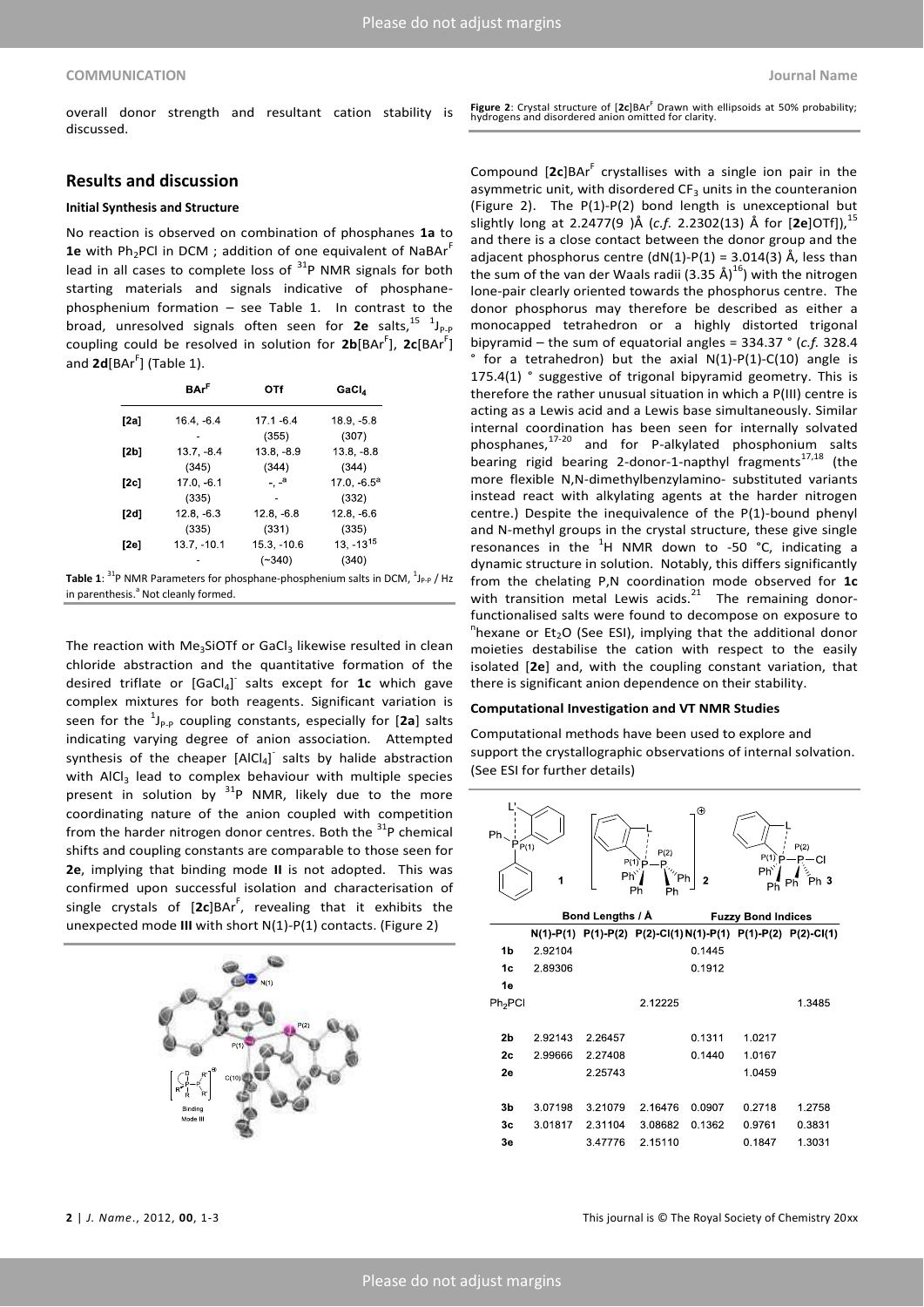**Table 2**: Bond Parameters (calculated at the M06-2X/6-311g+(d,p) level).

|       |                    |                             | 1b 1c 1e $Ph_2$ PCI 2b 2c |               |                                       | 2е |
|-------|--------------------|-----------------------------|---------------------------|---------------|---------------------------------------|----|
|       |                    | P(1) 0.858 0.871 0.840      |                           |               | 1 313 1 325 1 284                     |    |
| P(2)  |                    |                             |                           |               | 0.891 0.725 0.719 0.710               |    |
|       | N(1) -0.587 -0.586 |                             |                           | -0.606 -0.596 |                                       |    |
|       |                    | $C(1)$ -0.348 -0.348 -0.324 |                           |               | $-0.402 - 0.429 - 0.410$ <sup>a</sup> |    |
| Cl(1) |                    |                             | $-0.344$                  |               |                                       |    |

**Table 3**: Computational NBO Atomic Charge Distribution (calculated at the M06-<br>2X/6-311g+(d,p) level), C(1) is the apical carbon for the hypervalent bond a mean<br>value, see ESI..

Calculations were performed on full, rather than model structures, given the likely significant steric and electronic influence of the adjacent  $\pi$  systems. In light of this computational demand, we selected three cations - 2b,c,e for modelling and also the hypothetical adducts **3b,c,e** for comparison of donor strength in a neutral complex (Table 2). The optimised structures of **1b**, and **2c** were in agreement with experimental data, $^{22}$  giving confidence in the model. The computed structures for **2b** also exhibited a short N(1)-P(1) contact, again in contrast to the behaviour of the ligand **1b** with transition metal Lewis acids, but similar to the more substituted analogues.<sup>18,19</sup> Examination of the computed molecular orbitals show that the HOMOs of **1b**, **1c** and **1e** all correspond to phosphorus centred lone pairs, with energies of -7.18 eV, -7.16 eV and -7.46 eV respectively; internal coordination therefore significantly raises the energies of the lone pairs (expected to increase donor strength) whilst also increasing positive charge at phosphorus. Furthermore, the HOMO-1 for 1b and 1c are in both cases P-N o bonding interactions. For the cations, the donor-functionalised species are enthalpically stabilised relative to **2e**, (Table 4) though only to a small degree. In terms of free energy, **2c** is in fact slightly destabilised with respect to **2e**, presumably reflecting the entropic cost of binding the otherwise freely rotating benzyl moiety.

|                                                                                                                                                         | $\rightarrow$ 2 + 1e<br>1 + 2e |                              | 1 + Ph <sub>2</sub> PCI $\overline{\bullet}$ 3 |                           |  |  |
|---------------------------------------------------------------------------------------------------------------------------------------------------------|--------------------------------|------------------------------|------------------------------------------------|---------------------------|--|--|
|                                                                                                                                                         | $\Lambda$ $F^{\rm b}$ /        | $\Lambda$ G <sup>a,b</sup> / | AE /                                           | $\wedge$ G <sup>a</sup> / |  |  |
|                                                                                                                                                         | kcalmol <sup>-1</sup>          | kcalmol <sup>-1</sup>        | kcalmol <sup>-1</sup>                          | kcalmol <sup>-1</sup>     |  |  |
| 1b                                                                                                                                                      | $-1.5$                         | $-0.2$                       | $-11.3$                                        | 4.9                       |  |  |
| 1c                                                                                                                                                      | $-0.9$                         | 1.3                          | $-9.4$                                         | 8.6                       |  |  |
| 1e                                                                                                                                                      | 0                              | 0                            | $-10.6$                                        | 4.1                       |  |  |
| Table 4: Computational Energetics (calculated at the M06-2X/6-311g+(d,p) level).<br>a. Zero point corrected at 298.15K b. stabilisation relative to 2e. |                                |                              |                                                |                           |  |  |

The calculated Mayer's Fuzzy Bond Indices show a significant degree of covalent bonding between the nitrogen and phosphorus centres for both **1b** and **1c**, which decreases in **2b** and **2c** compared to the free phosphanes. A slight increase in negative charge at the donor nitrogen and apical carbon centre is seen in the cationic complexes, coupled with an increased positive charge at P(1) (Table 3) relative to **2e**. This suggests a decrease in P-N bonding, supported by P-N bond elongation on complex formation and attributed to steric repulsion. With this in mind, the increased exothermicity of P-

P bonding with respect to phosphane exchange (Table 4) cannot arise from the naïve argument of electron donors increasing the electron density available at phosphorus as calculated charges show increased positive charge at phosphorus for **1b** and **1c** relative to **1e**. Instead, the P-N bonding results in a rehydridisation at phosphorus and a change in the nature of the donor orbital. Ultimately, the calculated P-P bond order is (albeit slightly) lower for the internally coordinated salts than for **2e**, and the P-P bonds longer. The increased stability likely therefore arises from the change in degree of P-N electrostatic interaction, whilst the decrease in covalency argues for weaker, more reactive P-P bonds.



Phosphane-phosphenium systems are highly susceptible to nucleophilic attack by stronger donor species, $^{23,24}$  resulting in phosphane exchange. With the above in mind, we reacted one equivalent of  $Ph_3P$  with  $[2c]BAr^F$  to obtain experimental support for the calculated stabilities. This gave immediate formation of a dynamic mixture as seen by <sup>31</sup>P NMR (Figure 3). Immediately upon addition of  $Ph_3P$ , the  $^1J_{P-P}$  coupling was lost and the broad peaks seen in the  $31P$  NMR did not obviously correspond to any free components of the equilibrium. On cooling, however, the peaks sharpened and resolved into free 1c and [2e]BAr<sup>F</sup> as predicted by the computed relative free energies. This was repeated with [2b]BAr<sup>F</sup> formed *in situ* with the same result; likewise an identical spectrum was formed by the addition of 1b to [2e]BAr<sup>F</sup>. From these combined computational and experimental results, we must conclude that the increased steric bulk of the *ortho* substituent coupled with rehybridisation at phosphorus counterintuitively lead to weaker donor systems for main group Lewis acids. This is in direct contrast to their behaviour as chelates in which the change in hybridisation does not occur.

With respect to the neutral complexes **3**, for **3b** and **3e** we were only able to locate a minimum corresponding to a weak interaction between donor and  $Ph<sub>2</sub>PCl$  and slight elongation of the P-Cl bond relative to free Ph<sub>2</sub>PCl. For 3c, no such weak complex could be found, but instead significant P-P bonding character and near scission of the P-Cl bond was found in both Fuzzy bond indices and bond lengths. The formation of the complexes, **3**, is enthalpically favourable in all three cases, though the free energy change is positive for all cases, not